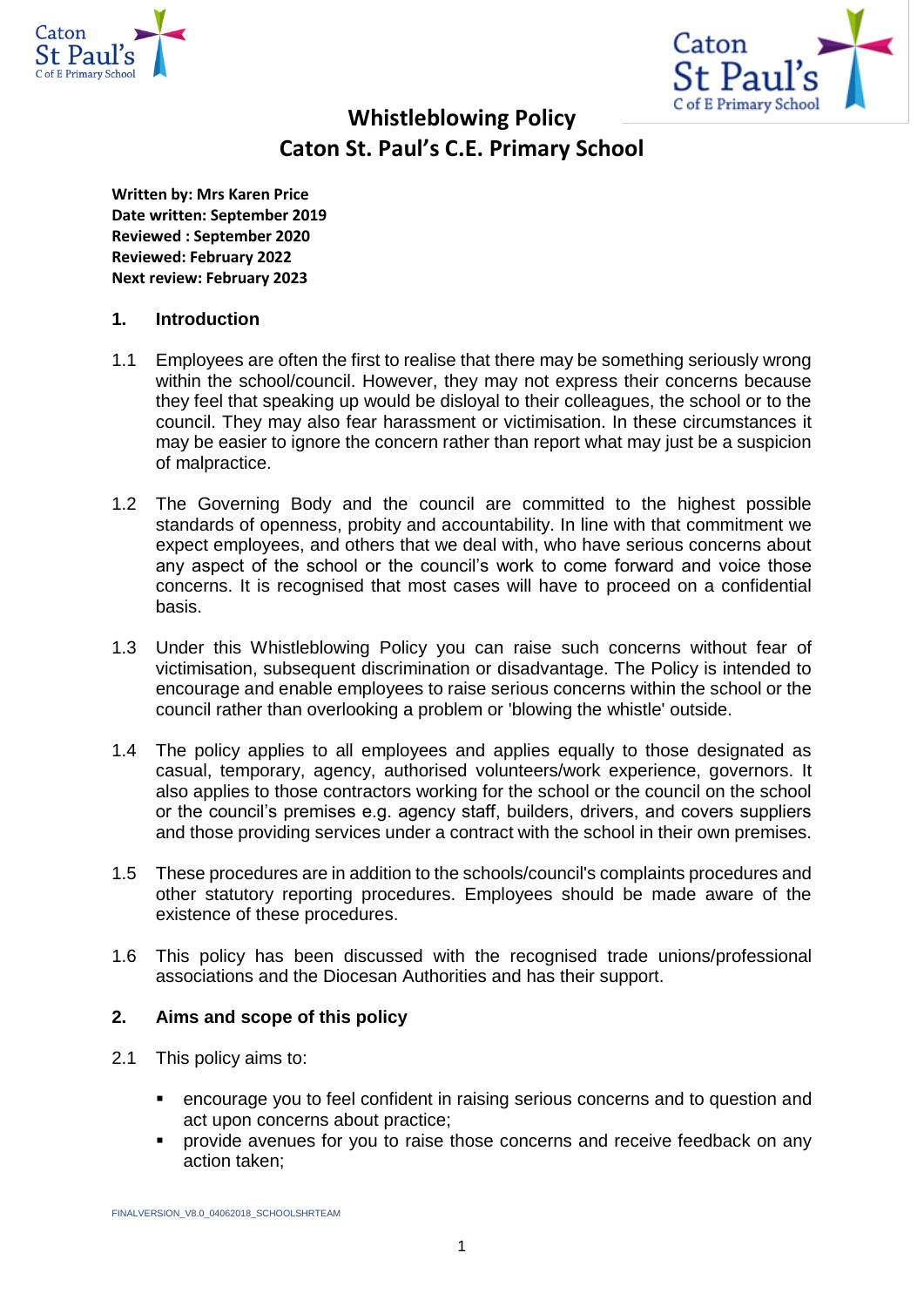

- ensure that you receive a response to your concerns and that you are aware of how to pursue them if you are not satisfied; and
- reassure you that you will be protected from possible reprisals or victimisation if you have a reasonable belief that you have made any disclosure which is in the public interest.
- 2.2 There are existing procedures in place to enable you to lodge a grievance or complaint relating to your own employment. The Whistleblowing Policy is intended to cover major concerns that fall outside the scope of other procedures.

These include:

- conduct which is an offence or a breach of law;
- **■** failure to comply with a legal obligation;
- disclosures related to miscarriages of justice;
- health and safety risks, including risks to the public/pupils as well as other employees;
- damage to the environment:
- the unauthorised use of public funds;
- possible fraud and corruption;
- sexual or physical abuse of pupils where referral under Safeguarding procedures is not appropriate;
- other unethical conduct; and
- actions which are unprofessional or inappropriate

Note: There is a requirement under the Scheme for Financing Schools in Lancashire for the Governing Body to notify the council's Internal Audit Service immediately of all (suspected) financial or accounting irregularities. This requirement is not superseded by this Whistleblowing Policy and the Governing Body will need to act accordingly if a financial issue is raised.

- 2.3 Thus, any serious concerns that you have about any aspect of service provision or the conduct of school staff, governors, officers/members of the council or others acting on behalf of the school and the council can be reported under the Whistleblowing Policy. This may be about something that
	- makes you feel uncomfortable in terms of known standards, your experience or the standards you believe the governors and the council subscribe to;
	- is against the council's standing orders and policies;
	- falls below established standards of practice; or
	- amounts to improper conduct.
- 2.4 This policy does not replace the school or the council's complaints procedures.

# **3. Key principles**

- 3.1 It is recognised that the decision to report a concern can be a difficult one to make. If what you are saying is true, you should have nothing to fear because you will be doing your duty to your employer and to those for whom you are providing a service.
- 3.2 The Governing Body/council will not tolerate any harassment or victimisation (including informal pressures) and will take appropriate action to protect you when you raise a concern which is in the public interest.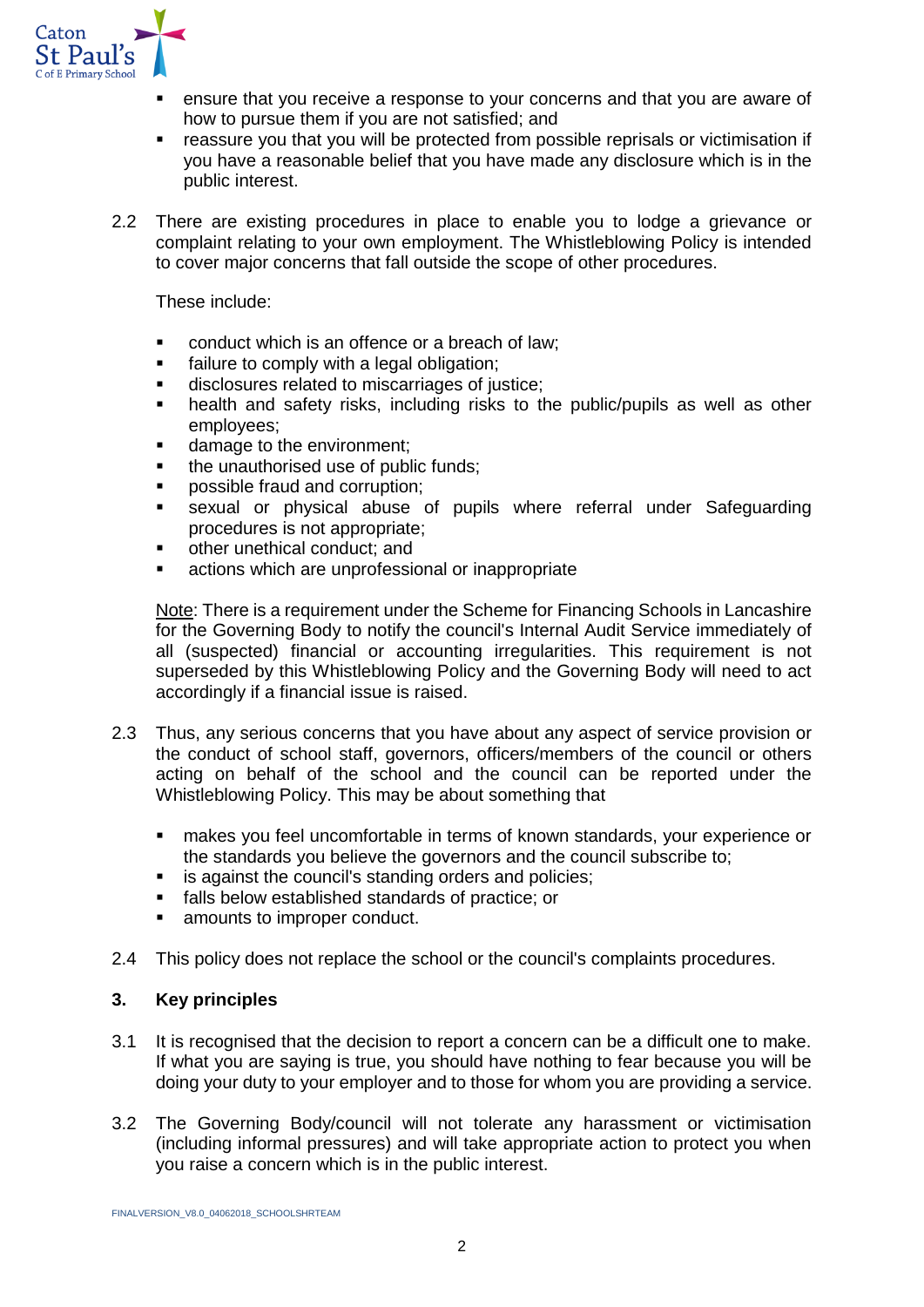

3.3 Investigations into allegations of potential malpractice will not influence or be influenced by any disciplinary or redundancy proceedings that are already taking place.

# **4. Confidentiality**

4.1 All concerns will be treated in confidence and every effort will be made not to reveal your identity if you so wish. At the appropriate time, however, anyone making a disclosure under this policy may need to provide evidence as a witness, and in these cases, it may not always be possible for you to remain anonymous.

# **5. Anonymous allegations**

- 5.1 This policy encourages you to put your name to your allegation whenever possible.
- 5.2 Concerns expressed anonymously may be less powerful but will be considered at the discretion of the school/council. In exercising such discretion, the following factors may need to be taken into account:
	- **■** the seriousness of the issues raised:
	- **•** the credibility of the concern; and
	- the likelihood of confirming the allegation from attributable sources.

#### **6. Untrue allegations**

6.1 If you make an allegation which you believe is in the public interest but it is not confirmed by the investigation, no action will be taken against you. If, however, you make an allegation frivolously, maliciously or for personal gain, disciplinary action may be taken against you.

#### **7. How to raise a concern**

- 7.1 In raising a concern employees should provide the following information:
	- the background and history of the concern (giving relevant dates);
	- the reason why you are particularly concerned about the situation;
	- the name(s) of any colleagues/employees who you consider are directly involved; and
	- the name(s) of any colleagues/employees who you believe may be able to help provide further information.
- 7.2 Employees should normally raise concerns with a designated senior member of staff e.g. Headteacher/Chair of Governors. This depends, however, on the seriousness and sensitivity of the issues involved and who is suspected of the malpractice. For example, if you believe that senior management of the school is involved you may wish to approach a senior officer of the council. If you believe officers of the council generally are involved, you should approach the council's Director of Corporate Services (in the role of monitoring officer) or in the case of a financial issue, the council's Internal Audit Service.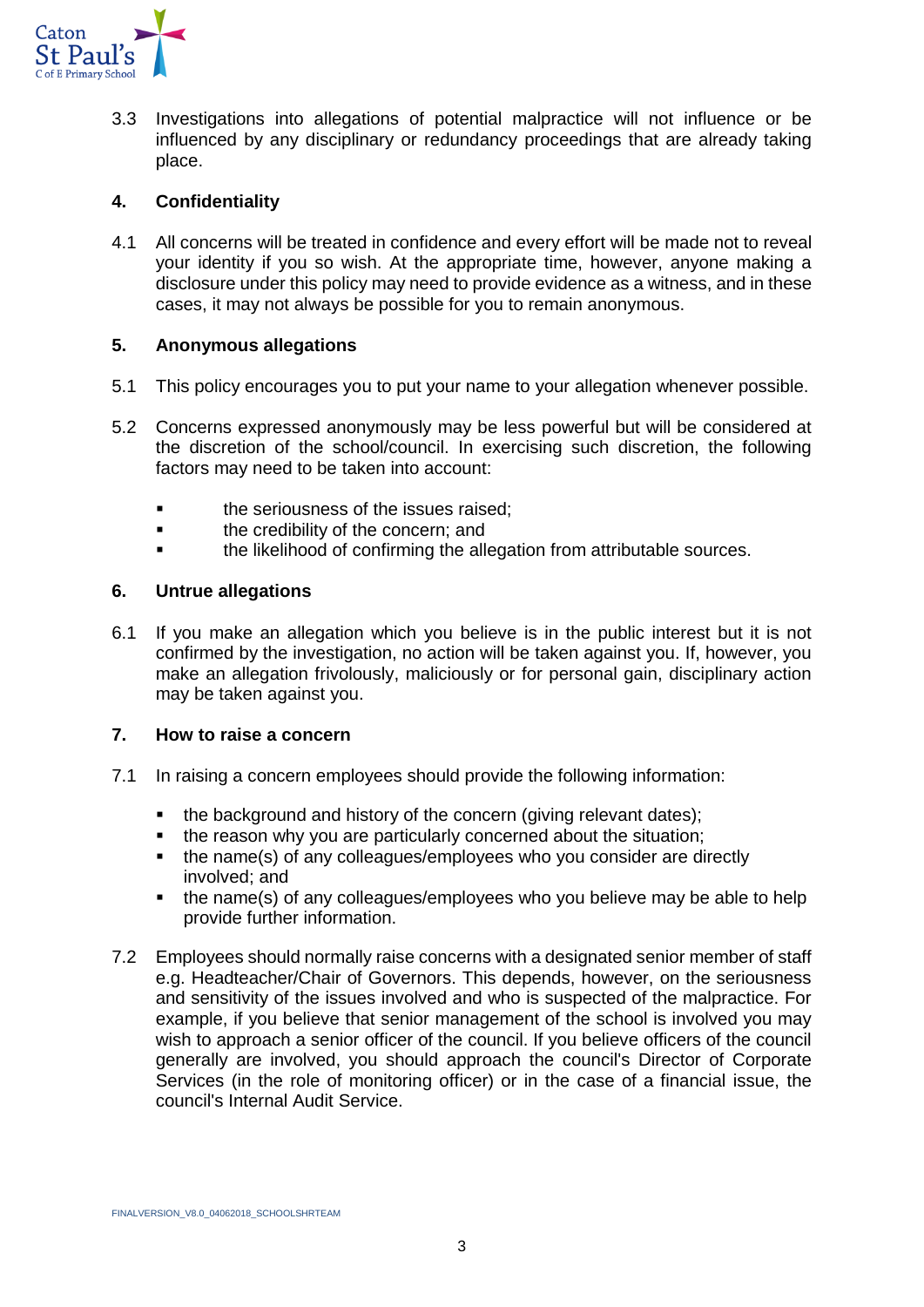

- 7.3 Staff in Voluntary Aided Schools may wish to approach a Diocesan Authority Officer. If it is believed that officers of the Diocesan/Church Authorities are involved, an approach might be made directly to the Bishop.
- 7.4 If however, you feel that you still want to raise your concerns with the council, there are a number of options to choose from. Concerns may be raised verbally to the whistleblowing telephone line, by email or in writing.
- 7.5 To make a confidential telephone call please ring the dedicated whistleblowing number **01772 532500**, where you will be requested to press 1 for financial matters (directed to the Internal Audit Service) and 2 if it relates to any other concern (directed to Human Resources). An officer will answer your call and if the officer is unavailable, there will be an opportunity to leave a voicemail message. An officer will return your call if you so wish but please remember to leave a telephone number in your message.
- 7.6 If you prefer to use email there are two dedicated email addresses:
	- For financial concerns [internalauditinvestigations@lancashire.gov.uk](mailto:internalauditinvestigations@lancashire.gov.uk) and
- For any other concern [WhistleblowingComplaints@lancashire.gov.uk](mailto:WhistleblowingComplaints@lancashire.gov.uk)
- 7.7 Concerns can also be made in writing and correspondence should be sent:
	- For financial concerns to Head of Service Internal Audit, Internal Audit Service, Finance Directorate, Lancashire County Council, County Hall, Preston, PR1 0LD. and
	- For any other concern to Head of Service Human Resources, Human Resources Service Centre, Corporate Services Directorate, Lancashire County Council, County Hall, Preston, PR1 0LD.
- 7.8 Alternatively you may contact a representative of the Schools Human Resources Team:
	- ➢ Jeanette Whitham, Head of Schools HR Team 01772 530436
	- ➢ Steve Lewis, Principal HR Manager 01772 531776 (Districts 1, 2, 4 - Lancaster, Fylde and Wyre)
	- ➢ Claire Neville, Principal HR Manager 01772 530435 (Districts 6, 11 - Preston and Hyndburn)
	- ➢ Vic Welch, Principal HR Manager 01772 531814 (Districts 7, 8, 9 - South Ribble, West Lancashire, Chorley)
	- ➢ Anne Sutton, Principal HR Manager 01772 534928 (Districts 12, 13, 14 - Burnley, Pendle, Rossendale)
- 7.9 The earlier you express the concern the easier it is for action to be taken.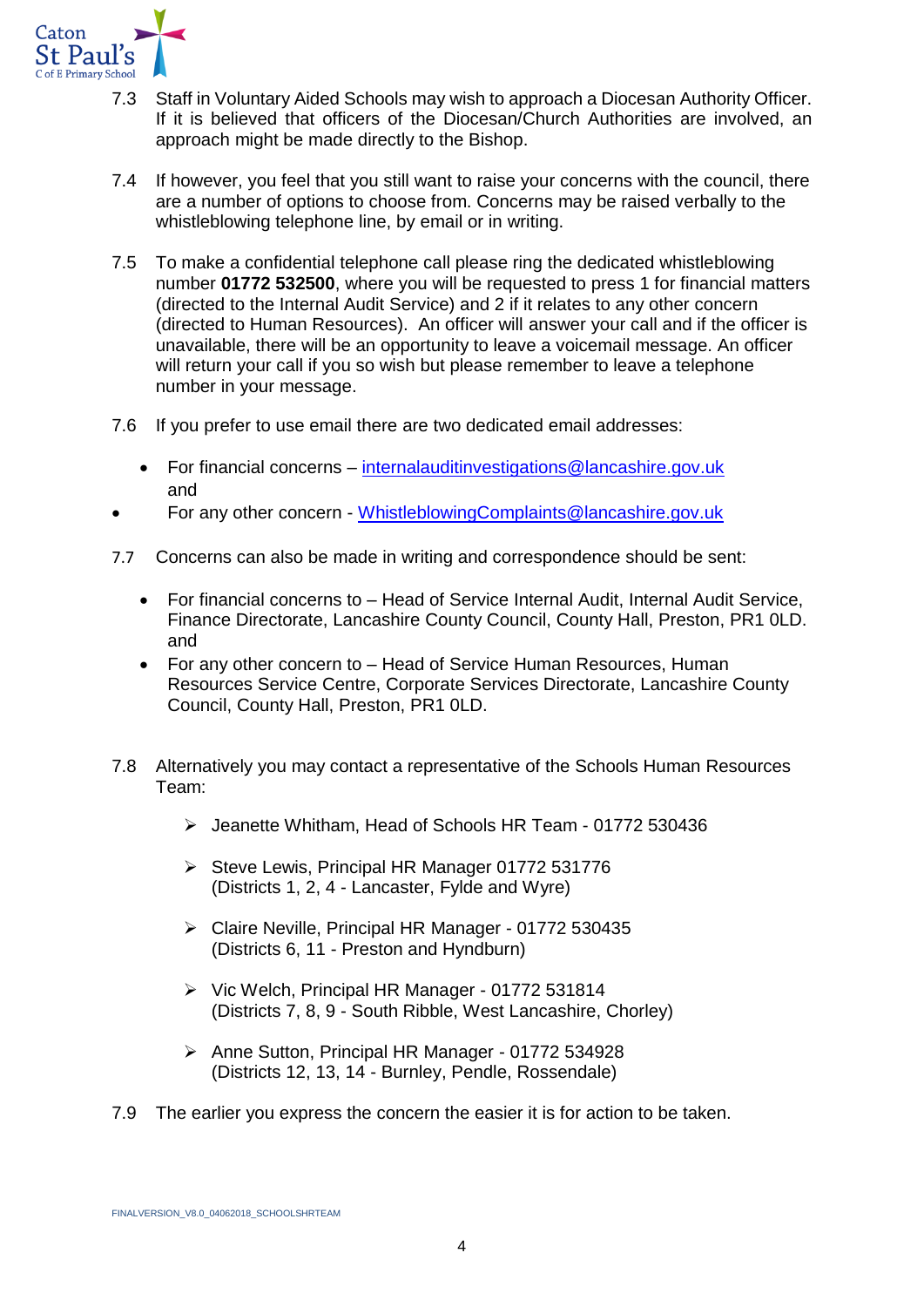

- 7.10 Although you are not expected to prove beyond doubt the truth of an allegation, you will need to demonstrate to the person contacted that there are reasonable grounds for your concern.
- 7.11 You may wish to consider discussing your concern with a colleague first and you may find it easier to raise the matter as a collective concern if there are two (or more) of you who have had the same experience or concerns.
- 7.12 If you believe that you have to take the matter externally, possible contacts are listed at Section 10 of this policy.

# **8. How the Governing Body/council will respond**

- 8.1 The Governing Body/council will provide a response to your concerns. If you confirm your wish to raise the concerns formally under this policy, a responsible person will be designated by the school management, where appropriate, or by the management of the council, to co-ordinate the response to the concerns you have raised. The responsible person will respond to you in accordance with paragraph 8.5 below and where the responsible person is outside the management of the school, s/he will notify the council's Director of Corporate Services for registration, monitoring and annual reporting purposes.
- 8.2 Where appropriate, the matters raised may:-
	- be investigated by school/council management, internal audit, or through the disciplinary procedure;
	- be referred to the police;
	- be referred to the external auditor; or
	- form the subject of an independent inquiry.
- 8.3 In order to protect individuals and those accused of misdeeds or possible malpractice, initial enquiries will be made to decide whether an investigation is appropriate and, if so, what form it should take. Such testing out of your concerns is not the same as either accepting or rejecting them. The overriding principle which school management/the council will have in mind is the public interest.
- 8.4 Concerns or allegations which fall within the scope of specific procedures (for example, child protection or discrimination issues) will normally be referred for consideration under those procedures.
- 8.5 Some concerns may be resolved by agreed action without the need for investigation. If urgent action is required this will be taken before any investigation is conducted.
- 8.6 Within ten working days of a concern being raised, the responsible person will write to you to:
	- acknowledge that the concern has been received;
	- indicate how it is proposed to deal with the matter;
	- provide an estimate of how long it will take to provide a final response;
	- inform you whether any initial enquiries have been made;
	- supply you with information on staff support mechanisms (where appropriate), and inform you whether further investigations will take place and if not, why not.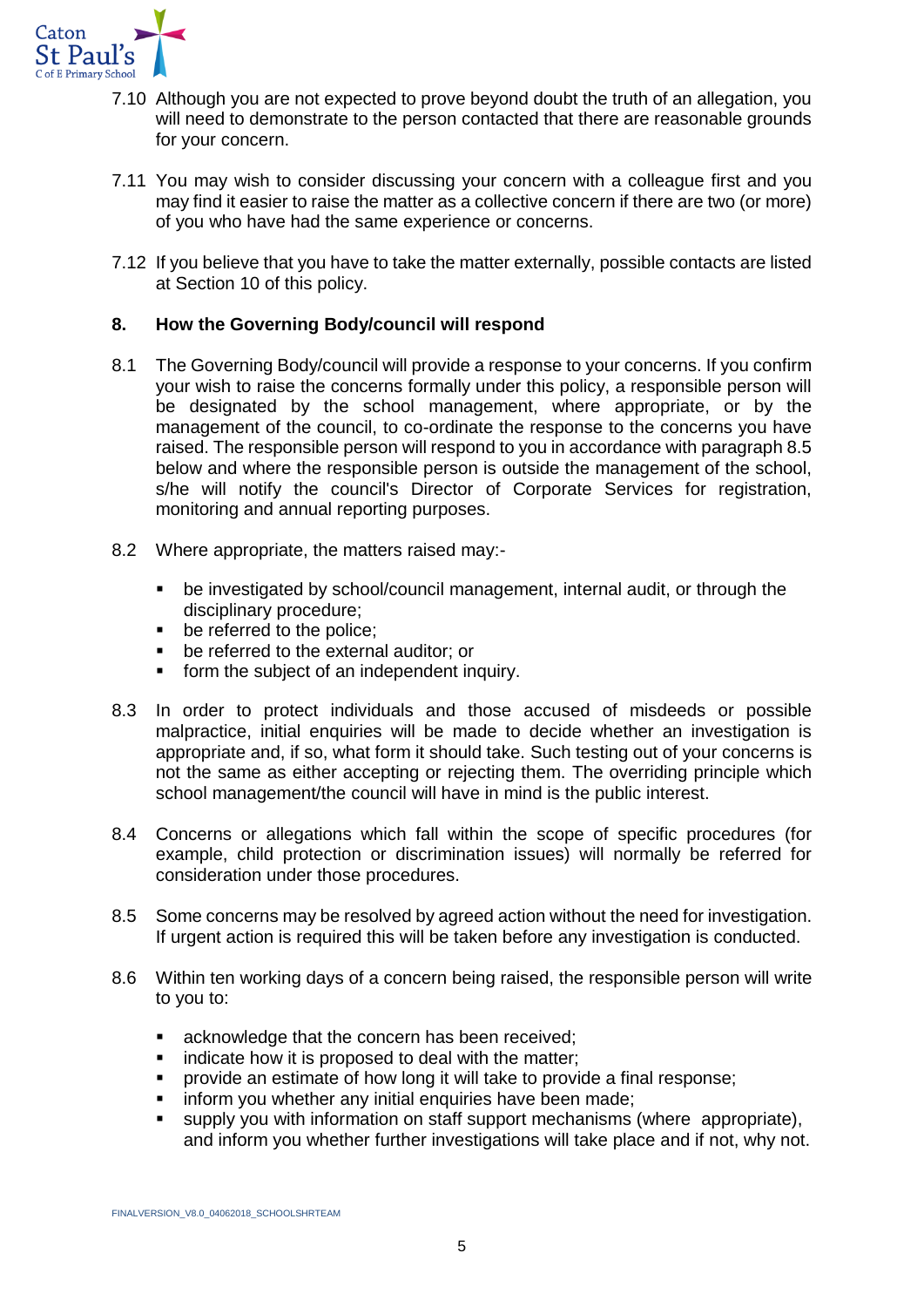

- 8.7 The amount of contact between those considering the issues and you will depend on the nature of the matters raised, the potential difficulties involved and the clarity of the information provided. If necessary further information will be sought from you.
- 8.8 Where any meeting is arranged under this policy, away from school premises if you so wish, you can be accompanied by a trade union or professional association representative or work colleague.
- 8.9 The Governing Body/council will take steps to minimise any difficulties which you may experience as a result of raising a concern. For example, if you are required to give evidence in criminal or disciplinary proceedings, arrangements will be made for you to receive appropriate advice about the procedure.
- 8.10 It is accepted that you need to be assured that the matter has been properly addressed. Thus, subject to legal constraints, you will be informed of the outcome of any investigation.

# **9. The responsible officer**

- 9.1 The Headteacher has overall responsibility for the maintenance and operation of this policy in respect of concerns raised formally within the school, and should maintain a record of concerns raised and the outcome to report as necessary to the Governing Body.
- 9.2 The council's Director of Corporate Services has overall responsibility for the maintenance and operation of this policy in respect of concerns raised formally outside the management of the school and will maintain appropriate records of concerns raised and report as necessary to the council.

# **10. How the matter can be taken further**

10.1 This policy is intended to provide you with an avenue within the School/council to raise concerns. The Governing Body/council hopes you will be satisfied with any action taken. If you are not, and if you feel it is right to take the matter outside the School/council, you may wish to contact your trade union/professional association or one of the following possible contact points:

| <b>External Auditor</b> | $\boxtimes$ Grant Thornton                 |
|-------------------------|--------------------------------------------|
|                         | 4 Hardman Square,                          |
|                         | Spinningfields,                            |
|                         | Manchester                                 |
|                         | M3 3EB                                     |
|                         | ☎ 0161 953 6900                            |
|                         | Website:                                   |
|                         | https://www.grantthornton.co.uk/en/office- |
|                         | locations/?location=manchester             |
| Public Concern at Work  | $\boxtimes$ Public Concern at Work         |
|                         | CAN Mezzanine                              |
|                         | 7-14 Great Dover Street                    |
|                         | London SE1 4YR                             |
|                         | ☎ 020 7404 6609                            |
|                         | whistle@pcaw.org.uk                        |
|                         |                                            |
|                         |                                            |

FINALVERSION\_V8.0\_04062018\_SCHOOLSHRTEAM